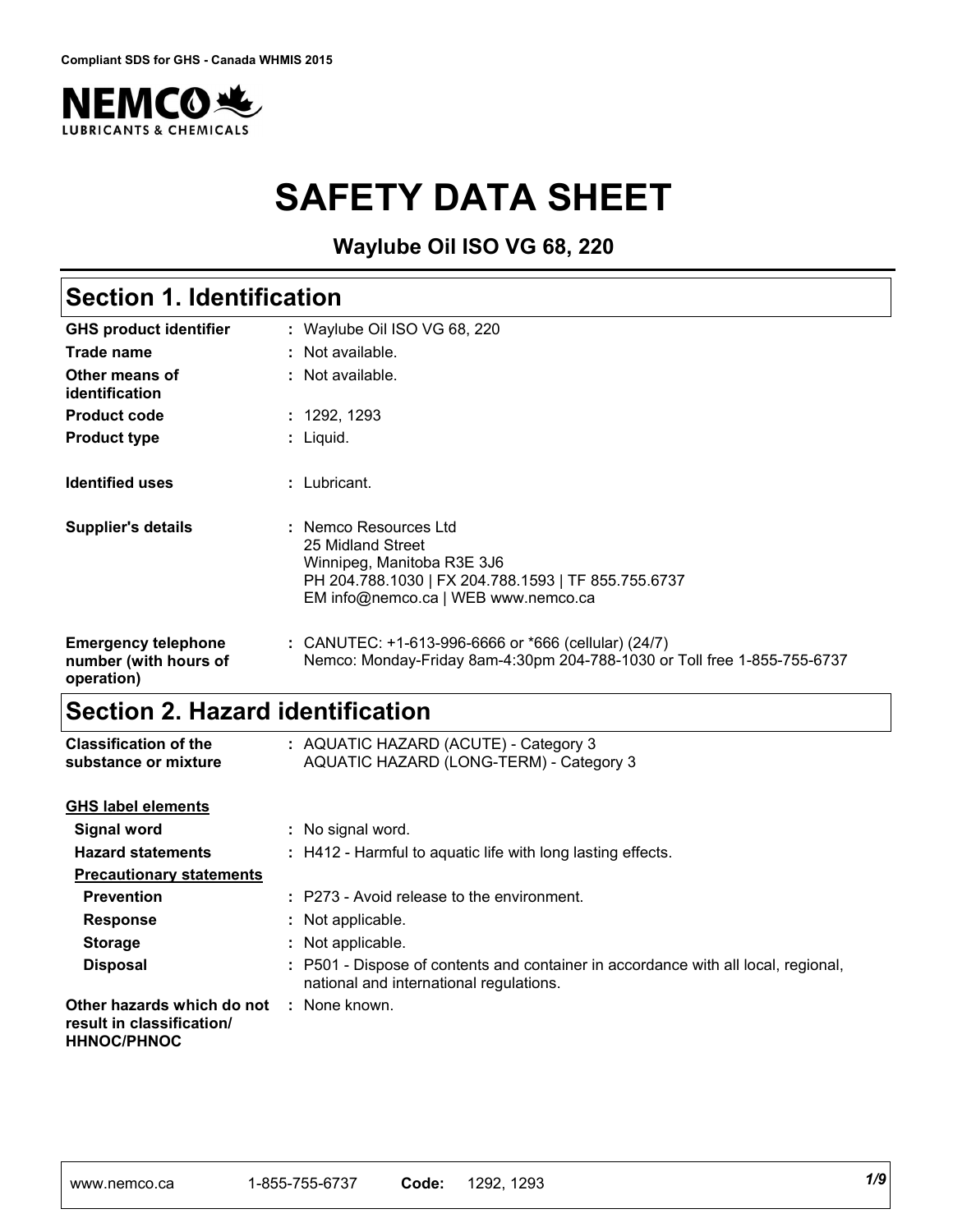**NEMCO头 LUBRICANTS & CHEMICALS** 

### **Section 3. Composition/information on ingredients**

| Substance/mixture | : Mixture        |
|-------------------|------------------|
| Other means of    | : Not available. |
| identification    |                  |

#### **CAS number/other identifiers**

| <b>CAS</b> number   | : Not applicable. |
|---------------------|-------------------|
| <b>Product code</b> | : 1292, 1293      |

| Ingredient name                                        | $%$ (w/w) | <b>CAS number</b> |
|--------------------------------------------------------|-----------|-------------------|
| Distillates (petroleum), hydrotreated heavy paraffinic | $30 - 60$ | 64742-54-7        |
| Hydrogen sulphide                                      | $0 - 0.1$ | 7783-06-4         |

**There are no additional ingredients present which, within the current knowledge of the supplier and in the concentrations applicable, are classified as hazardous to health or the environment and hence require reporting in this section.**

**Occupational exposure limits, if available, are listed in Section 8.**

### **Section 4. First-aid measures**

|                     | Description of necessary first aid measures                                                                                                                                                                                                                                                                              |
|---------------------|--------------------------------------------------------------------------------------------------------------------------------------------------------------------------------------------------------------------------------------------------------------------------------------------------------------------------|
| Eye contact         | : Immediately flush eyes with plenty of water, occasionally lifting the upper and lower<br>eyelids. Check for and remove any contact lenses. Continue to rinse for at least 20<br>minutes. Get medical attention if irritation occurs.                                                                                   |
| <b>Inhalation</b>   | : Remove victim to fresh air and keep at rest in a position comfortable for breathing.<br>If not breathing, if breathing is irregular or if respiratory arrest occurs, provide<br>artificial respiration or oxygen by trained personnel. Maintain an open airway. Get<br>medical attention if symptoms occur.            |
| <b>Skin contact</b> | : Flush contaminated skin with plenty of water. Get medical attention if symptoms<br>occur. Wash clothing before reuse. Clean shoes thoroughly before reuse.                                                                                                                                                             |
| Ingestion           | : Wash out mouth with water. If material has been swallowed and the exposed<br>person is conscious, give small quantities of water to drink. Do not induce vomiting<br>unless directed to do so by medical personnel. Never give anything by mouth to an<br>unconscious person. Get medical attention if symptoms occur. |

### **Most important symptoms/effects, acute and delayed**

| Eye contact<br><b>Inhalation</b><br>: No known significant effects or critical hazards. | : No known significant effects or critical hazards. | Ingestion<br>Over-exposure signs/symptoms | : No known significant effects or critical hazards.<br>: No known significant effects or critical hazards. |
|-----------------------------------------------------------------------------------------|-----------------------------------------------------|-------------------------------------------|------------------------------------------------------------------------------------------------------------|
| <b>Skin contact</b>                                                                     |                                                     |                                           |                                                                                                            |
| : No known significant effects or critical hazards.                                     |                                                     |                                           |                                                                                                            |
|                                                                                         |                                                     |                                           |                                                                                                            |
|                                                                                         |                                                     |                                           |                                                                                                            |
|                                                                                         |                                                     |                                           |                                                                                                            |
|                                                                                         |                                                     |                                           |                                                                                                            |
|                                                                                         |                                                     |                                           |                                                                                                            |
|                                                                                         |                                                     |                                           |                                                                                                            |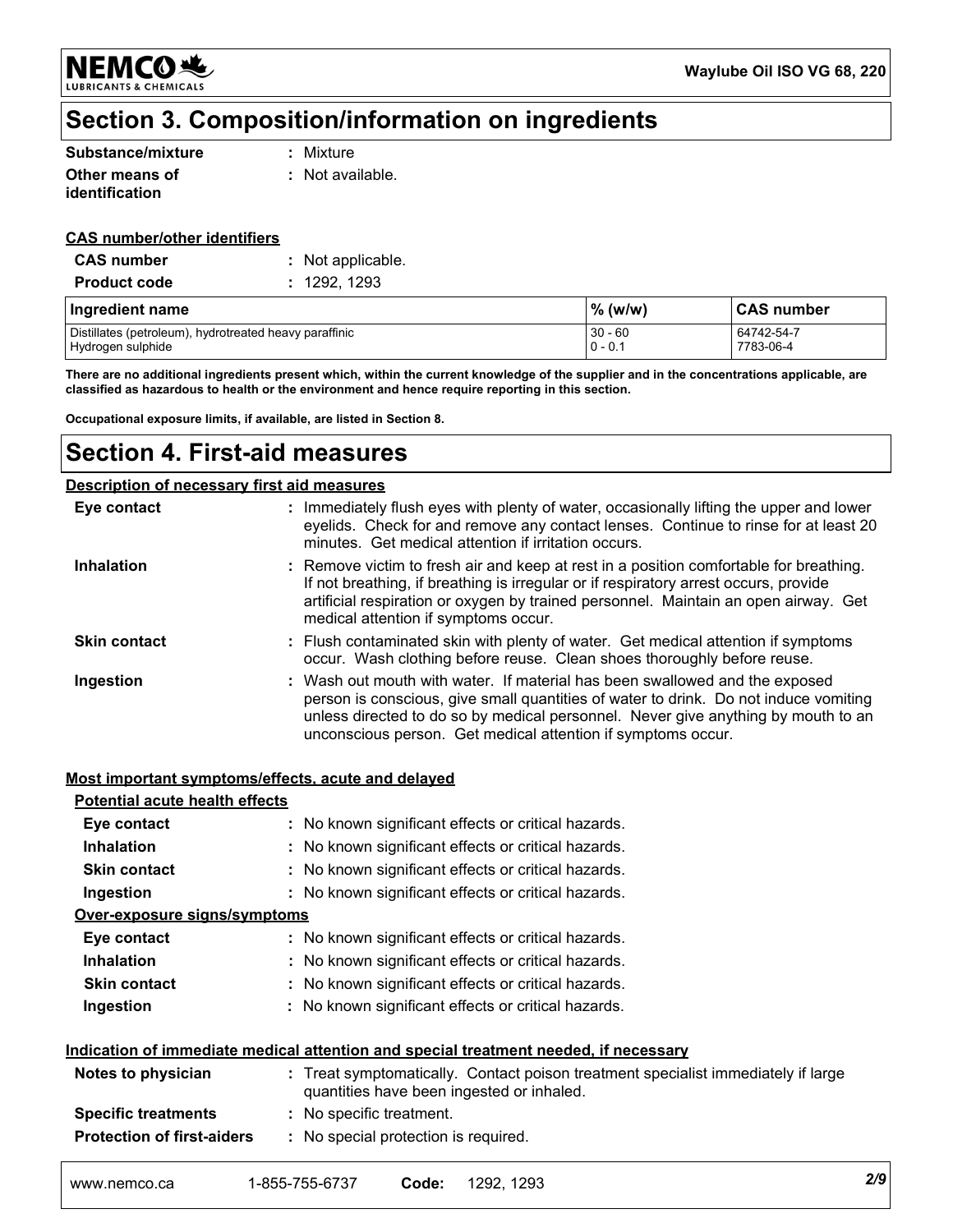

### **Section 4. First-aid measures**

**See toxicological information (Section 11)**

| Section 5. Fire-fighting measures |  |
|-----------------------------------|--|
| <b>Extinguishing media</b>        |  |

| Suitable extinguishing<br>media                          | : Use an extinguishing agent suitable for the surrounding fire.                                                                                                                                               |
|----------------------------------------------------------|---------------------------------------------------------------------------------------------------------------------------------------------------------------------------------------------------------------|
| Unsuitable extinguishing<br>media                        | : None known.                                                                                                                                                                                                 |
| <b>Specific hazards arising</b><br>from the chemical     | : This material is harmful to aquatic life with long lasting effects. Fire water<br>contaminated with this material must be contained and prevented from being<br>discharged to any waterway, sewer or drain. |
| <b>Hazardous thermal</b><br>decomposition products       | : No specific data.                                                                                                                                                                                           |
| <b>Special protective actions</b><br>for fire-fighters   | : No special measures are required.                                                                                                                                                                           |
| <b>Special protective</b><br>equipment for fire-fighters | : Fire-fighters should wear appropriate protective equipment and self-contained<br>breathing apparatus (SCBA) with a full face-piece operated in positive pressure<br>mode.                                   |

# **Section 6. Accidental release measures**

|                                  | <b>Personal precautions, protective equipment and emergency procedures</b>                                                                                                                                                                                                                                                                                                                                                                                                                                                                                                                                                                                                                                      |
|----------------------------------|-----------------------------------------------------------------------------------------------------------------------------------------------------------------------------------------------------------------------------------------------------------------------------------------------------------------------------------------------------------------------------------------------------------------------------------------------------------------------------------------------------------------------------------------------------------------------------------------------------------------------------------------------------------------------------------------------------------------|
| For non-emergency<br>personnel   | : Put on appropriate personal protective equipment.                                                                                                                                                                                                                                                                                                                                                                                                                                                                                                                                                                                                                                                             |
|                                  | For emergency responders : If specialized clothing is required to deal with the spillage, take note of any<br>information in Section 8 on suitable and unsuitable materials. See also the<br>information in "For non-emergency personnel".                                                                                                                                                                                                                                                                                                                                                                                                                                                                      |
| <b>Environmental precautions</b> | : Avoid dispersal of spilled material and runoff and contact with soil, waterways,<br>drains and sewers. Inform the relevant authorities if the product has caused<br>environmental pollution (sewers, waterways, soil or air). Water polluting material.<br>May be harmful to the environment if released in large quantities.                                                                                                                                                                                                                                                                                                                                                                                 |
| <b>Spill</b>                     | : Stop leak if without risk. Move containers from spill area. Approach release from<br>upwind. Prevent entry into sewers, water courses, basements or confined areas.<br>Wash spillages into an effluent treatment plant or proceed as follows. Contain and<br>collect spillage with non-combustible, absorbent material e.g. sand, earth,<br>vermiculite or diatomaceous earth and place in container for disposal according to<br>local regulations (see Section 13). Dispose of via a licensed waste disposal<br>contractor. Contaminated absorbent material may pose the same hazard as the<br>spilled product. Note: see Section 1 for emergency contact information and Section<br>13 for waste disposal. |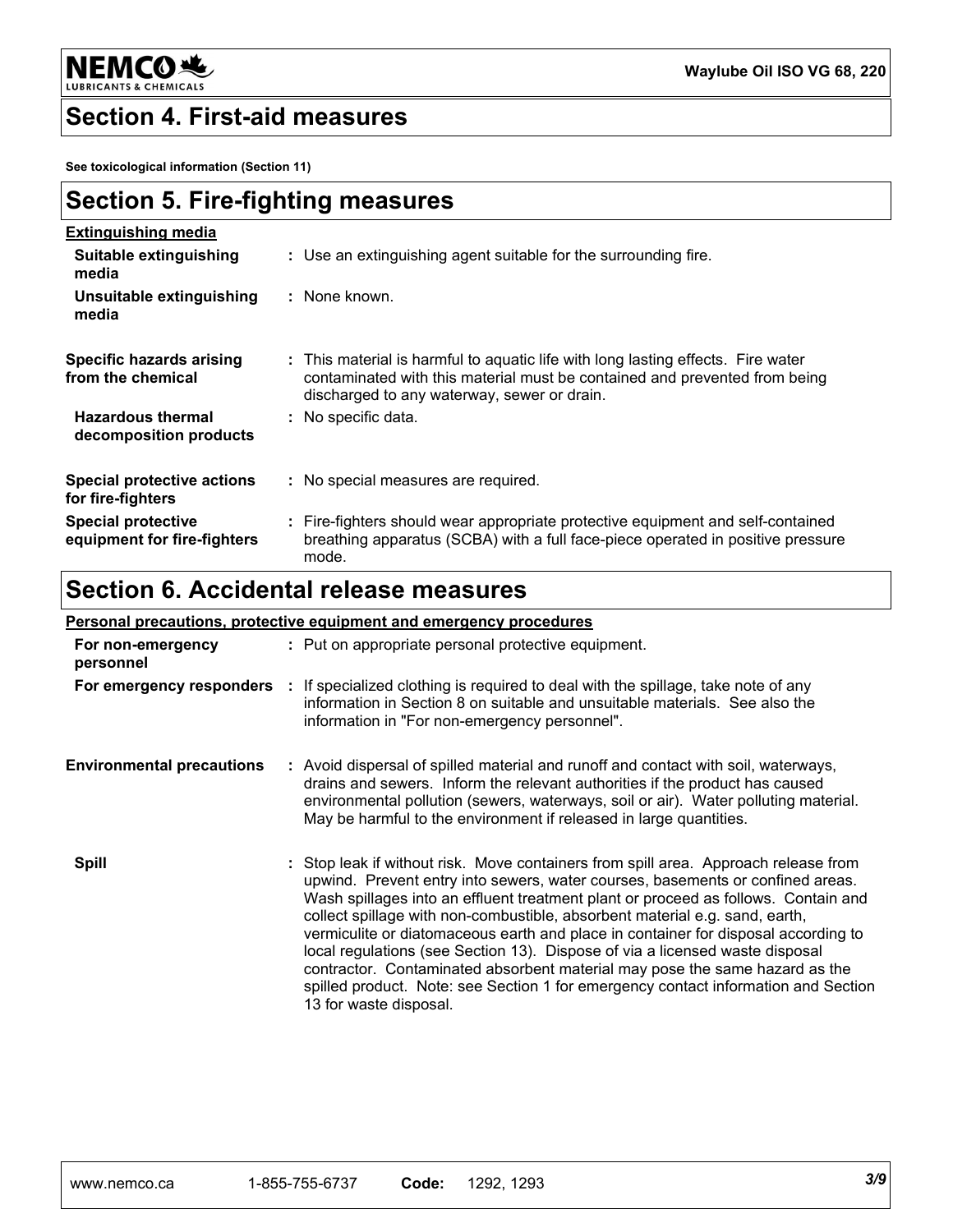

# **Section 7. Handling and storage**

| <b>Precautions for safe handling</b>                               |                                                                                                                                                                                                                                                                                                                                                                                                                                                                                                               |
|--------------------------------------------------------------------|---------------------------------------------------------------------------------------------------------------------------------------------------------------------------------------------------------------------------------------------------------------------------------------------------------------------------------------------------------------------------------------------------------------------------------------------------------------------------------------------------------------|
| <b>Protective measures</b>                                         | : Put on appropriate personal protective equipment (see Section 8). Do not ingest.<br>Avoid contact with eyes, skin and clothing. Avoid breathing vapor or mist. Avoid<br>release to the environment. Keep in the original container or an approved<br>alternative made from a compatible material, kept tightly closed when not in use.<br>Empty containers retain product residue and can be hazardous. Do not reuse<br>container.                                                                          |
| Advice on general<br>occupational hygiene                          | : Eating, drinking and smoking should be prohibited in areas where this material is<br>handled, stored and processed. Workers should wash hands and face before eating,<br>drinking and smoking. See also Section 8 for additional information on hygiene<br>measures.                                                                                                                                                                                                                                        |
| Conditions for safe storage,<br>including any<br>incompatibilities | : Store in accordance with local regulations. Store in original container protected from<br>direct sunlight in a dry, cool and well-ventilated area, away from incompatible<br>materials (see Section 10) and food and drink. Keep container tightly closed and<br>sealed until ready for use. Containers that have been opened must be carefully<br>resealed and kept upright to prevent leakage. Do not store in unlabeled containers.<br>Use appropriate containment to avoid environmental contamination. |

# **Section 8. Exposure controls/personal protection**

### **Control parameters**

### **Occupational exposure limits**

| Ingredient name                                        | <b>Exposure limits</b>                                                                                                                                                                                                                                                                                                                                                                                                                                                                                                                                                                                          |
|--------------------------------------------------------|-----------------------------------------------------------------------------------------------------------------------------------------------------------------------------------------------------------------------------------------------------------------------------------------------------------------------------------------------------------------------------------------------------------------------------------------------------------------------------------------------------------------------------------------------------------------------------------------------------------------|
| Distillates (petroleum), hydrotreated heavy paraffinic | CA Alberta Provincial (Canada, 4/2009).<br>8 hrs OEL: 5 mg/m <sup>3</sup> 8 hours. Form: Mist<br>15 min OEL: 10 mg/m <sup>3</sup> 15 minutes. Form: Mist<br>CA Ontario Provincial (Canada, 7/2015).<br>TWA: 5 mg/m <sup>3</sup> 8 hours. Form: Mist<br>STEL: 10 mg/m <sup>3</sup> 15 minutes. Form: Mist<br>CA Quebec Provincial (Canada, 1/2014).<br>TWAEV: 5 mg/m <sup>3</sup> 8 hours. Form: Mist<br>STEV: 10 mg/m <sup>3</sup> 15 minutes. Form: Mist                                                                                                                                                       |
| Hydrogen sulphide                                      | CA Alberta Provincial (Canada, 4/2009).<br>CEIL: $21 \text{ mg/m}^3$<br>CEIL: 15 ppm<br>8 hrs OEL: 10 ppm 8 hours.<br>8 hrs OEL: 14 mg/m <sup>3</sup> 8 hours.<br>CA British Columbia Provincial (Canada, 5/2015).<br>CEIL: 10 ppm<br>CA Ontario Provincial (Canada, 7/2015).<br>TWA: 10 ppm 8 hours.<br>STEL: 15 ppm 15 minutes.<br>CA Quebec Provincial (Canada, 1/2014).<br>TWAEV: 10 ppm 8 hours.<br>TWAEV: 14 mg/m <sup>3</sup> 8 hours.<br>STEV: 15 ppm 15 minutes.<br>STEV: 21 mg/m <sup>3</sup> 15 minutes.<br>CA Saskatchewan Provincial (Canada).<br>STEL: 15 ppm 15 minutes.<br>TWA: 10 ppm 8 hours. |

| <b>Appropriate engineering</b> |               | Good general ventilation should be sufficient to control worker exposure to airborne |
|--------------------------------|---------------|--------------------------------------------------------------------------------------|
| controls                       | contaminants. |                                                                                      |
| <b>Environmental exposure</b>  |               | Emissions from ventilation or work process equipment should be checked to ensure     |

**controls**

**:** Emissions from ventilation or work process equipment should be checked to ensure they comply with the requirements of environmental protection legislation.

#### **Individual protection measures**

| www.nemco.ca | 7556727<br>$-85F$<br>,<br>01 J /<br>ാാാ-<br>. ບບ-ກ | -<br>Code | 1293<br>292 | 4/9 |  |
|--------------|----------------------------------------------------|-----------|-------------|-----|--|
|--------------|----------------------------------------------------|-----------|-------------|-----|--|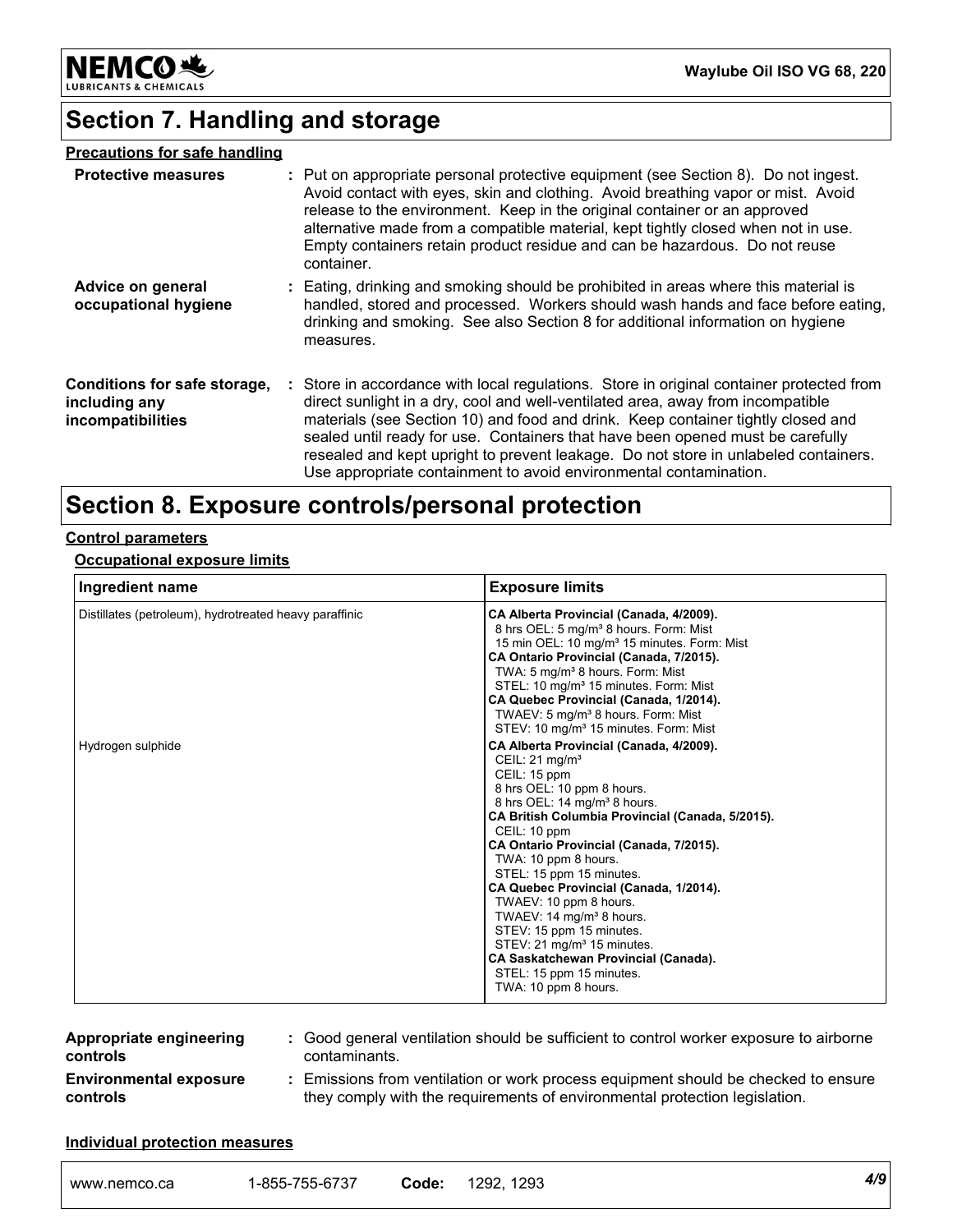**NEMCO头** ANTS & CHEMICALS LUBRIC

# **Section 8. Exposure controls/personal protection**

| <b>Hygiene measures</b>       | : Wash hands, forearms and face thoroughly after handling chemical products, before<br>eating, smoking and using the lavatory and at the end of the working period.<br>Appropriate techniques should be used to remove potentially contaminated clothing.<br>Wash contaminated clothing before reusing. Ensure that eyewash stations and<br>safety showers are close to the workstation location. |
|-------------------------------|---------------------------------------------------------------------------------------------------------------------------------------------------------------------------------------------------------------------------------------------------------------------------------------------------------------------------------------------------------------------------------------------------|
| <b>Eye/face protection</b>    | : Safety eyewear complying with an approved standard should be used when a risk<br>assessment indicates this is necessary to avoid exposure to liquid splashes, mists,<br>gases or dusts. If contact is possible, the following protection should be worn,<br>unless the assessment indicates a higher degree of protection: safety glasses with<br>side-shields.                                 |
| <b>Skin protection</b>        |                                                                                                                                                                                                                                                                                                                                                                                                   |
| <b>Hand protection</b>        | : Chemical-resistant, impervious gloves complying with an approved standard should<br>be worn at all times when handling chemical products if a risk assessment indicates<br>this is necessary.                                                                                                                                                                                                   |
| <b>Body protection</b>        | : Personal protective equipment for the body should be selected based on the task<br>being performed and the risks involved and should be approved by a specialist<br>before handling this product.                                                                                                                                                                                               |
| Other skin protection         | : Appropriate footwear and any additional skin protection measures should be<br>selected based on the task being performed and the risks involved and should be<br>approved by a specialist before handling this product.                                                                                                                                                                         |
| <b>Respiratory protection</b> | : Not required under normal conditions of use.                                                                                                                                                                                                                                                                                                                                                    |

# **Section 9. Physical and chemical properties**

### **Appearance**

| <b>Physical state</b>                             | : Liquid. [Viscous.]                                              |
|---------------------------------------------------|-------------------------------------------------------------------|
| Color                                             | : Amber. [Dark]                                                   |
| Odor                                              | Mild hydrocarbon.                                                 |
| <b>Odor threshold</b>                             | Not available.                                                    |
| рH                                                | : Not available.                                                  |
| <b>Freezing point</b>                             | : $-17^{\circ}$ C, $-10^{\circ}$ C                                |
| <b>Boiling point</b>                              | : Not available.                                                  |
| <b>Flash point</b>                                | : $236^{\circ}$ C, $247^{\circ}$ C                                |
| <b>Evaporation rate</b>                           | : Not available.                                                  |
| Flammability (solid, gas)                         | : Not available.                                                  |
| Lower and upper explosive<br>(flammable) limits   | : Not available.                                                  |
| Vapor pressure                                    | : Not available.                                                  |
| Vapor density                                     | : Not available.                                                  |
| <b>Relative density</b>                           | : Not available.                                                  |
| <b>Solubility</b>                                 | : Not available.                                                  |
| <b>Partition coefficient: n-</b><br>octanol/water | : Not available.                                                  |
| <b>Auto-ignition temperature</b>                  | : Not available.                                                  |
| <b>Decomposition temperature</b>                  | : Not available.                                                  |
| Viscosity                                         | Kinematic: 9.3, 21.5 cSt (100°C)<br>Kinematic: 63, 208 cSt (40°C) |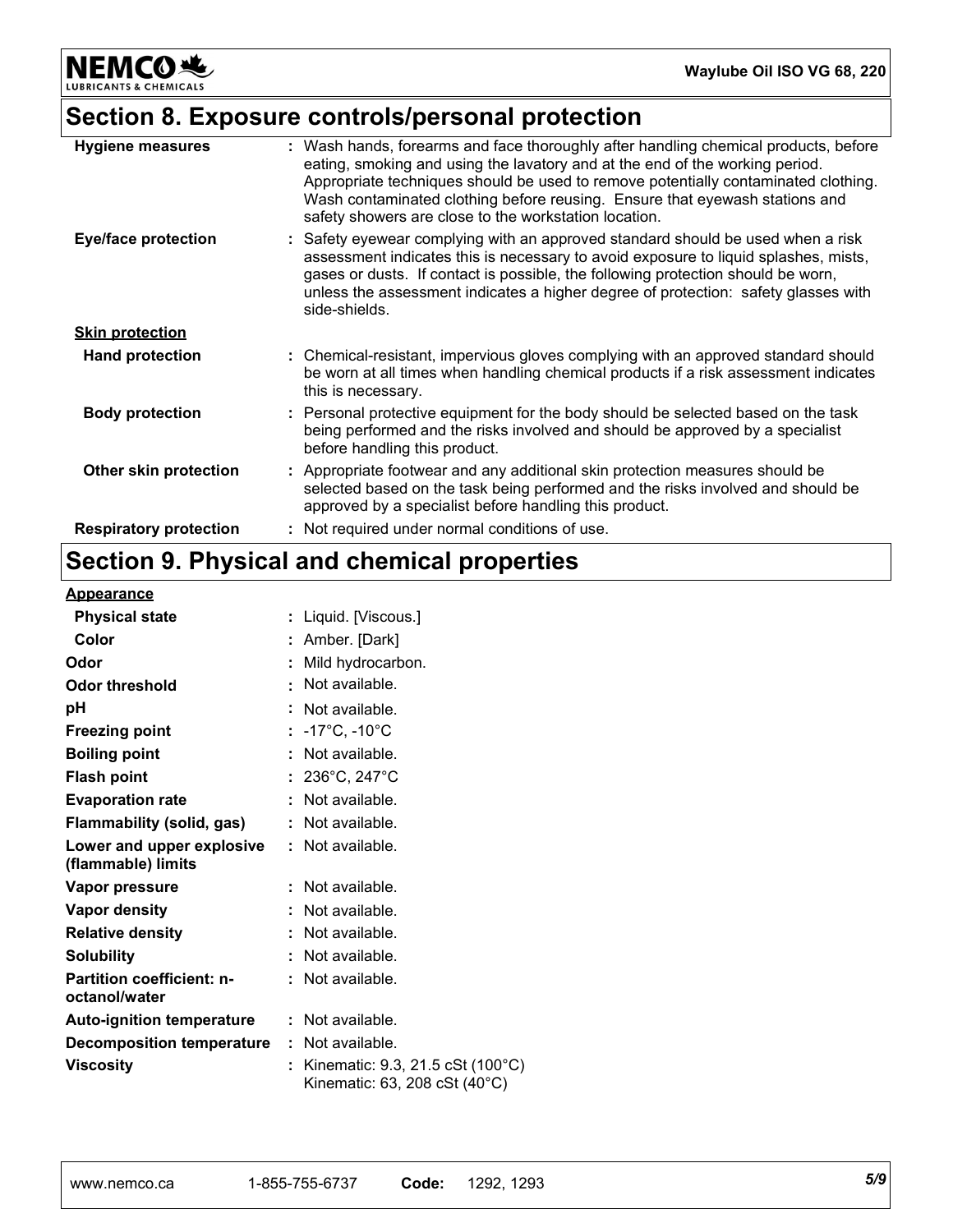

# **Section 10. Stability and reactivity**

| <b>Reactivity</b>                            | : No specific test data related to reactivity available for this product or its ingredients.              |
|----------------------------------------------|-----------------------------------------------------------------------------------------------------------|
| <b>Chemical stability</b>                    | : The product is stable.                                                                                  |
| <b>Possibility of hazardous</b><br>reactions | : Under normal conditions of storage and use, hazardous reactions will not occur.                         |
| <b>Conditions to avoid</b>                   | : No specific data.                                                                                       |
| Incompatible materials                       | : Reactive or incompatible with the following materials: oxidizing materials.                             |
| <b>Hazardous decomposition</b><br>products   | : Under normal conditions of storage and use, hazardous decomposition products<br>should not be produced. |

# **Section 11. Toxicological information**

### **Information on toxicological effects**

### **Acute toxicity**

| <b>Product/ingredient name</b>                         | <b>Result</b>                                         | <b>Species</b>                        | <b>Dose</b>                        | <b>Exposure</b>    |
|--------------------------------------------------------|-------------------------------------------------------|---------------------------------------|------------------------------------|--------------------|
| Hydrogen sulphide                                      | LC50 Inhalation Gas.<br><b>LC50 Inhalation Vapor</b>  | Rat<br>Rat                            | 444 ppm<br>$700$ mg/m <sup>3</sup> | 4 hours<br>4 hours |
| <b>Irritation/Corrosion</b>                            |                                                       |                                       |                                    |                    |
| There is no data available.                            |                                                       |                                       |                                    |                    |
| <b>Sensitization</b>                                   |                                                       |                                       |                                    |                    |
| There is no data available.                            |                                                       |                                       |                                    |                    |
| <b>Mutagenicity</b>                                    |                                                       |                                       |                                    |                    |
| There is no data available.                            |                                                       |                                       |                                    |                    |
| Carcinogenicity                                        |                                                       |                                       |                                    |                    |
| There is no data available.                            |                                                       |                                       |                                    |                    |
| <b>Reproductive toxicity</b>                           |                                                       |                                       |                                    |                    |
| There is no data available.                            |                                                       |                                       |                                    |                    |
| <b>Teratogenicity</b>                                  |                                                       |                                       |                                    |                    |
| There is no data available.                            |                                                       |                                       |                                    |                    |
| Specific target organ toxicity (single exposure)       |                                                       |                                       |                                    |                    |
| There is no data available.                            |                                                       |                                       |                                    |                    |
| Specific target organ toxicity (repeated exposure)     |                                                       |                                       |                                    |                    |
| There is no data available.                            |                                                       |                                       |                                    |                    |
| <b>Aspiration hazard</b>                               |                                                       |                                       |                                    |                    |
| <b>Name</b>                                            |                                                       |                                       | <b>Result</b>                      |                    |
| Distillates (petroleum), hydrotreated heavy paraffinic |                                                       | <b>ASPIRATION HAZARD - Category 1</b> |                                    |                    |
|                                                        |                                                       |                                       |                                    |                    |
| Information on the likely<br>routes of exposure        | : Dermal contact. Eye contact. Inhalation. Ingestion. |                                       |                                    |                    |
| <b>Potential acute health effects</b>                  |                                                       |                                       |                                    |                    |
| Eye contact                                            | : No known significant effects or critical hazards.   |                                       |                                    |                    |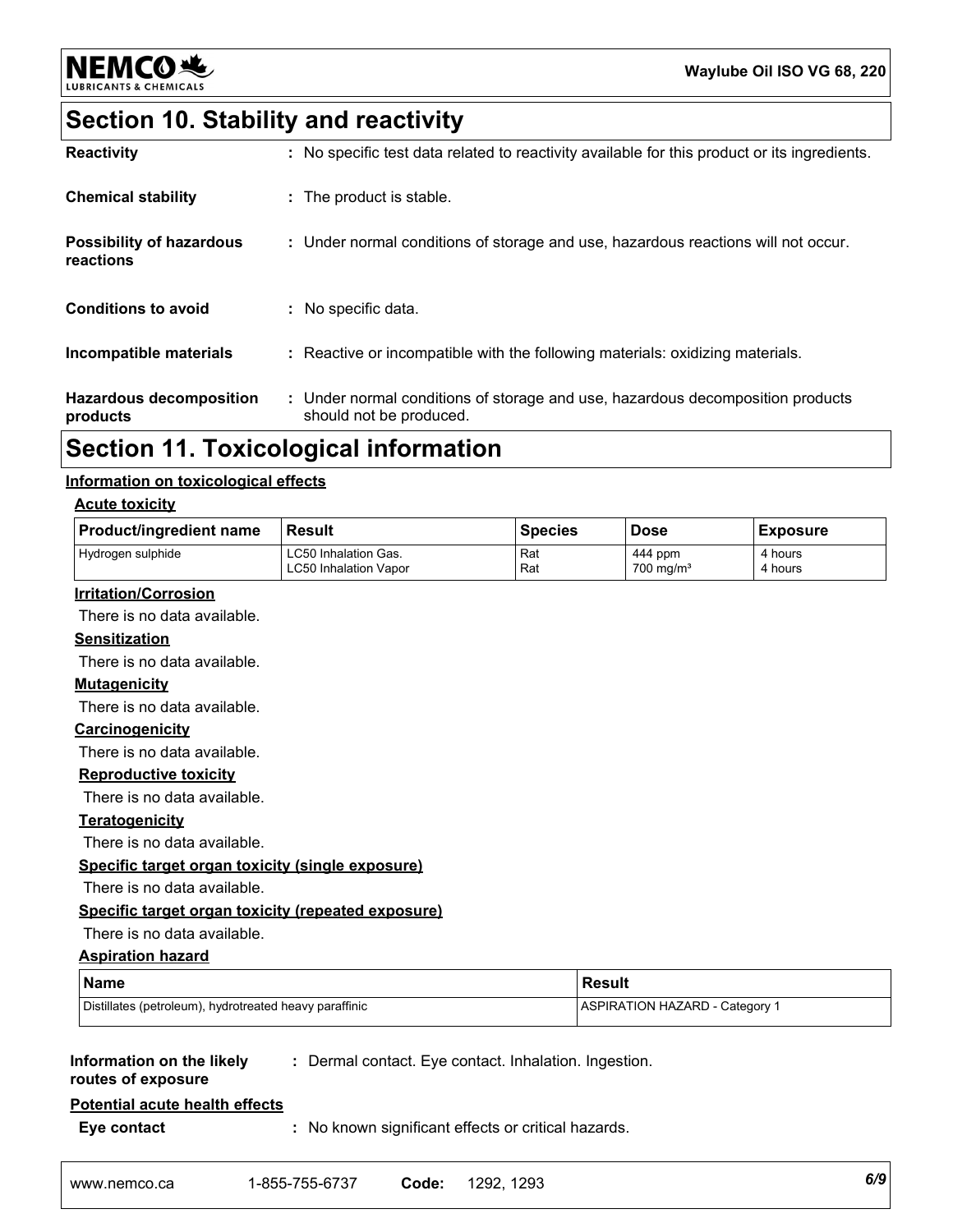**NEMCO头** LUBRIC

### **Waylube Oil ISO VG 68, 220**

# **Section 11. Toxicological information**

| <b>Inhalation</b>                       | : No known significant effects or critical hazards.                                      |
|-----------------------------------------|------------------------------------------------------------------------------------------|
| <b>Skin contact</b>                     | : No known significant effects or critical hazards.                                      |
| Ingestion                               | No known significant effects or critical hazards.                                        |
|                                         |                                                                                          |
|                                         | Symptoms related to the physical, chemical and toxicological characteristics             |
| Eye contact                             | : No known significant effects or critical hazards.                                      |
| <b>Inhalation</b>                       | : No known significant effects or critical hazards.                                      |
| <b>Skin contact</b>                     | : No known significant effects or critical hazards.                                      |
| Ingestion                               | : No known significant effects or critical hazards.                                      |
|                                         |                                                                                          |
|                                         | Delayed and immediate effects and also chronic effects from short and long term exposure |
| <b>Short term exposure</b>              |                                                                                          |
| <b>Potential immediate</b>              | : No known significant effects or critical hazards.                                      |
| effects                                 |                                                                                          |
| <b>Potential delayed effects</b>        | : No known significant effects or critical hazards.                                      |
| Long term exposure                      |                                                                                          |
| <b>Potential immediate</b>              | : No known significant effects or critical hazards.                                      |
| effects                                 |                                                                                          |
| <b>Potential delayed effects</b>        | : No known significant effects or critical hazards.                                      |
| <b>Potential chronic health effects</b> |                                                                                          |
| General                                 | : No known significant effects or critical hazards.                                      |
| Carcinogenicity                         | No known significant effects or critical hazards.                                        |
| <b>Mutagenicity</b>                     | : No known significant effects or critical hazards.                                      |
| Teratogenicity                          | : No known significant effects or critical hazards.                                      |
| <b>Developmental effects</b>            | : No known significant effects or critical hazards.                                      |
| <b>Fertility effects</b>                | : No known significant effects or critical hazards.                                      |

### **Numerical measures of toxicity**

**Acute toxicity estimates**

There is no data available.

# **Section 12. Ecological information**

### **Toxicity**

| <b>Product/ingredient name</b> | Result                         | <b>Species</b>                                   | <b>Exposure</b> |
|--------------------------------|--------------------------------|--------------------------------------------------|-----------------|
| Hydrogen sulphide              | Acute EC50 62 µg/L Fresh water | Crustaceans - Gammarus<br>pseudolimnaeus         | 2 days          |
|                                | Acute LC50 2 ug/L Fresh water  | Fish - Coregonus clupeaformis - Yolk-<br>sac frv | 96 hours        |

### **Persistence and degradability**

There is no data available.

### **Bioaccumulative potential**

There is no data available.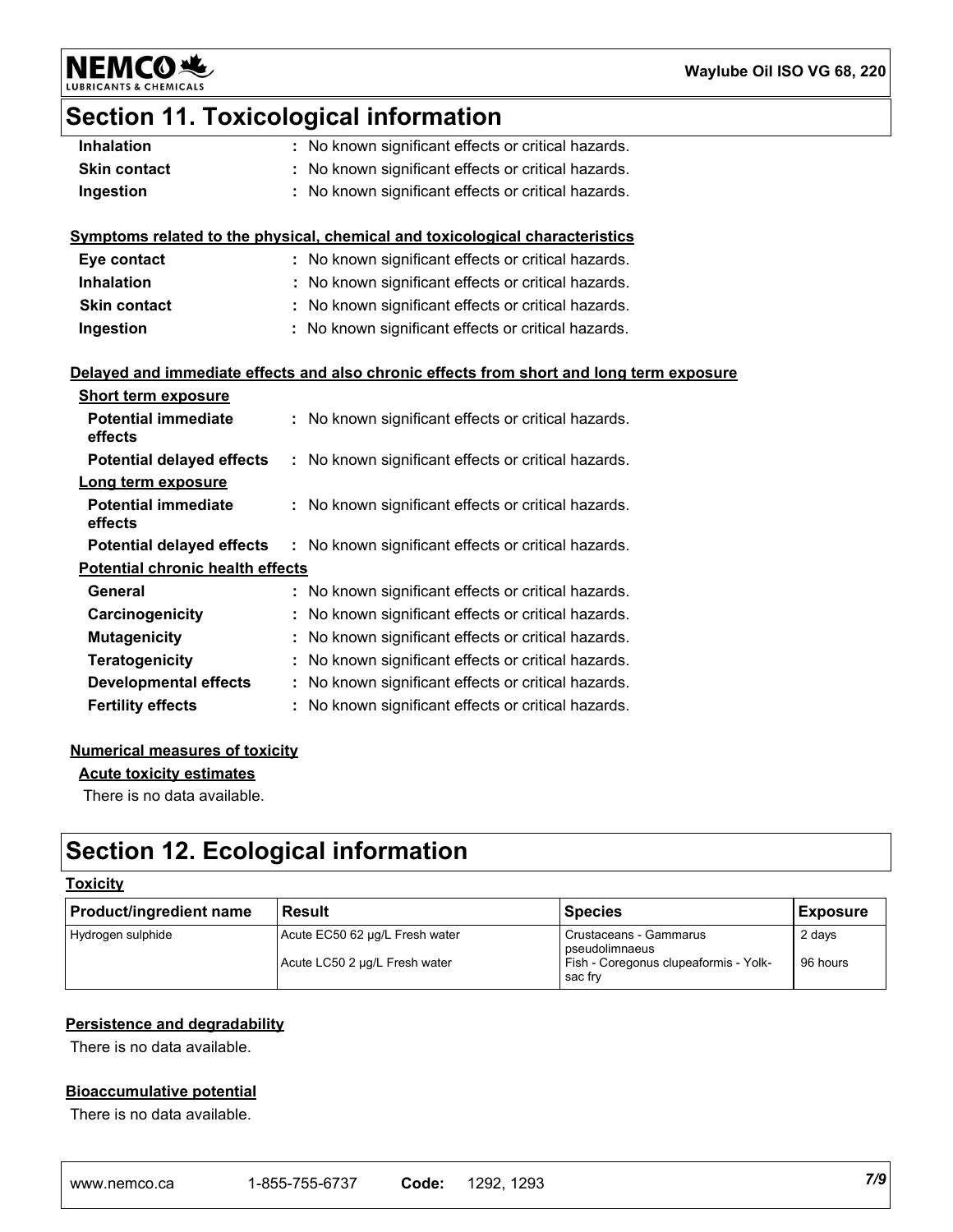

# **Section 12. Ecological information**

### **Mobility in soil**

| Soil/water partition          | : There is no data available. |
|-------------------------------|-------------------------------|
| coefficient $(K_{\text{oc}})$ |                               |

### **Other adverse effects** : No known significant effects or critical hazards.

# **Section 13. Disposal considerations**

| <b>Disposal methods</b> | : The generation of waste should be avoided or minimized wherever possible.<br>Disposal of this product, solutions and any by-products should comply with the<br>requirements of environmental protection and waste disposal legislation and any<br>regional local authority requirements. Dispose of surplus and non-recyclable<br>products via a licensed waste disposal contractor. Waste should not be disposed of<br>untreated to the sewer unless fully compliant with the requirements of all authorities<br>with jurisdiction. Waste packaging should be recycled. Incineration or landfill<br>should only be considered when recycling is not feasible. This material and its<br>container must be disposed of in a safe way. Care should be taken when handling<br>empty containers that have not been cleaned or rinsed out. Empty containers or |
|-------------------------|-------------------------------------------------------------------------------------------------------------------------------------------------------------------------------------------------------------------------------------------------------------------------------------------------------------------------------------------------------------------------------------------------------------------------------------------------------------------------------------------------------------------------------------------------------------------------------------------------------------------------------------------------------------------------------------------------------------------------------------------------------------------------------------------------------------------------------------------------------------|
|                         | liners may retain some product residues. Avoid dispersal of spilled material and<br>runoff and contact with soil, waterways, drains and sewers.                                                                                                                                                                                                                                                                                                                                                                                                                                                                                                                                                                                                                                                                                                             |

### **Section 14. Transport information**

|                                      | <b>TDG Classification</b> | <b>IMDG</b>              | <b>IATA</b>     |
|--------------------------------------|---------------------------|--------------------------|-----------------|
| <b>UN number</b>                     | Not regulated.            | Not regulated.           | Not regulated.  |
| <b>UN proper</b><br>shipping name    |                           |                          |                 |
| <b>Transport</b><br>hazard class(es) |                           | -                        |                 |
| <b>Packing group</b>                 | $\overline{\phantom{0}}$  | $\overline{\phantom{0}}$ | $\qquad \qquad$ |
| Environmental<br>hazards             | No.                       | No.                      | No.             |
| <b>Additional</b><br>information     |                           |                          |                 |

**AERG :** Not applicable

**Special precautions for user Transport within user's premises:** always transport in closed containers that are **:** upright and secure. Ensure that persons transporting the product know what to do in the event of an accident or spillage.